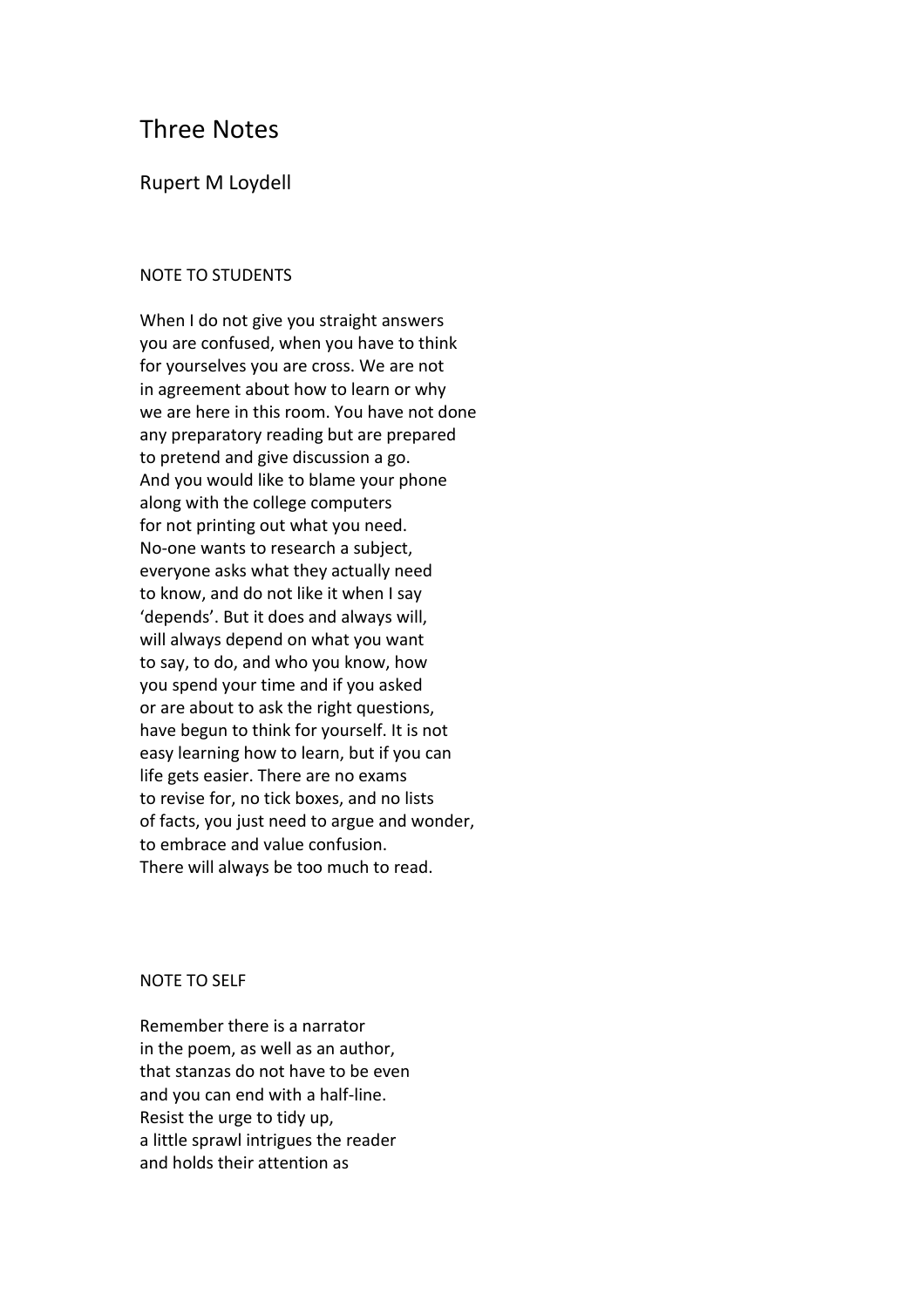they navigate the words laid out on the page. There are still colours in the darkness, but they take some searching for. When I first read Dean Young I was on a New York hotel bed. 'Listen to these,' I said to Neil and read several poems out loud. I did not want, still do not want, to call it surrealism, there is more reason and connectivity than juxtaposition and products of the subconscious suggest, but perhaps I am confusing it with Dada or the idea of chance. You can see colours in the darkness but only if you persevere, force your eyes open and look. I sat in the Ad Reinhardt retrospective and stared until his black paintings went blue, then red: dark squares with fuzzy edges. And then I sat and watched other visitors walk straight through, not choosing to engage. How I willed them to, although I must remember there is an author as well as the self, a narrator as well as the I.

# NOTE TO ALL

Remember it used to be better, when we were younger, before it began to get worse, before it got to this point. I never asked anyone about the meaning of life, but probably should have, it's too late now, they're dead, all information lost. Trace material and knowledge slowly fade and disappear, books go out of print and no-one listens to those records anymore. As we age we turn nostalgic, as we turn nostalgic the past becomes a better place, our future something we must try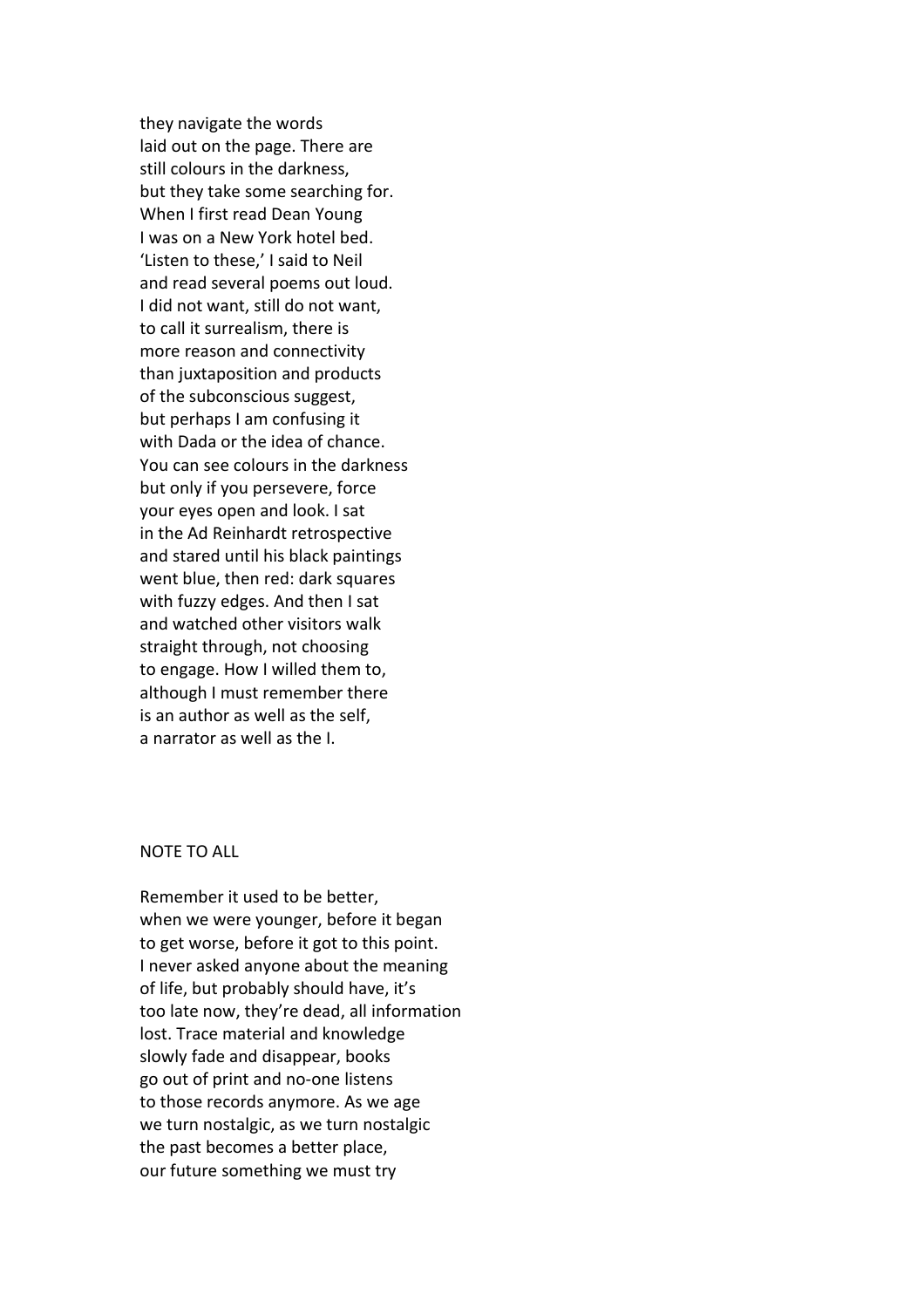to avoid. Time travel is wonderful: everything has a rosy glow, everything we thought was gone comes back, the people we miss say hi, we get another chance to make amends and do things right; well, only in our dreams. Back in the real world it's raining, the roads are flooded, the train tracks under water, and hardly any students made it in.

I'd like to go home and hug the cat, read, watch TV or the rain. Damp shoes and socks, wet hats and coats, make seminar rooms smell funny; and my desktop computer is dead. The beautiful sky will not be back, sunshine belongs to the past; it is time for the seasons to change all over again. How will things evolve? What will the future involve? And how will you navigate our legacy, the rubbish piled high and a world led by leaders who believe in greed? Jessica says she will buy a canal boat or campervan, Natasha a much smaller house abroad, but they may not have enough money or permission to travel, now we have stopped talking to our neighbour states and each other. We hope it will change for the better, become like we wanted it to be, but that seems highly unlikely. Dark energy is two-thirds of everything and we still have no idea what it is.

## © Rupert M Loydell

Rupert Loydell is Senior Lecturer in the School of Writing and Journalism at Falmouth University, the editor of *Stride* magazine, and contributing editor to *International Times*. He is a widely published poet whose most recent poetry books are *Dear Mary* (Shearsman, 2017) and *A Confusion of Marys* (Shearsman, 2020). He has edited anthologies for Salt, Shearsman and KFS, written for academic journals such as *Punk & Post-Punk* (which he is on the editorial board of)*, New Writing, Revenant, The Journal of Visual Art Practice*, *Text*, *Axon*, *Musicology Research, Short Fiction in*